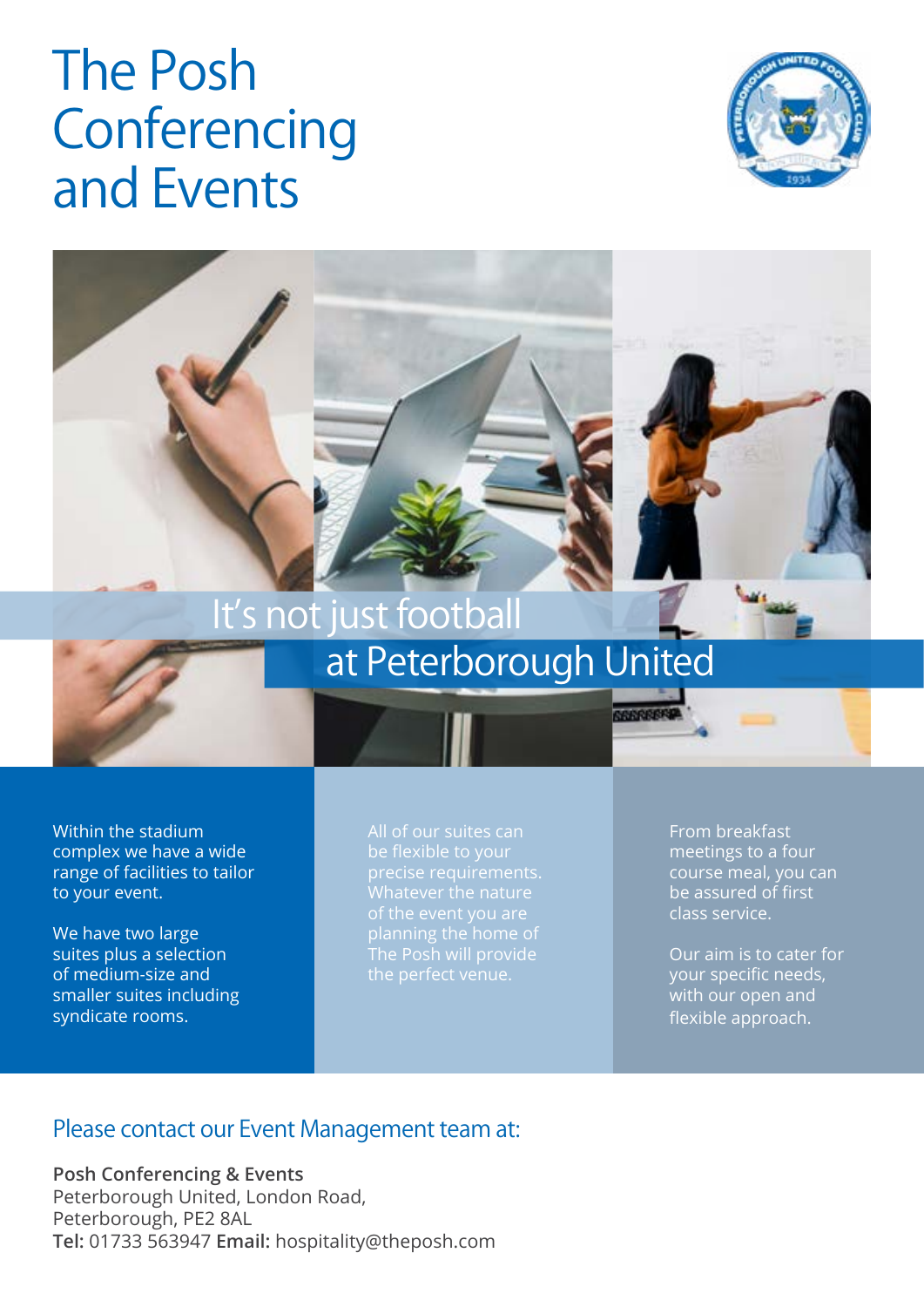|                         | <b>Executive</b><br>suite | <b>Sponsors</b><br>lounge | <b>Board</b><br>room | <b>Noel</b><br>Cantwell<br>suite | Network<br>club<br>lounge | <b>NCL</b><br>syndicates<br>x 5 | Boxes $x$ 15 |
|-------------------------|---------------------------|---------------------------|----------------------|----------------------------------|---------------------------|---------------------------------|--------------|
| <b>Natural Daylight</b> | $\checkmark$              |                           | $\checkmark$         | $\checkmark$                     |                           | $\checkmark$                    | $\checkmark$ |
| <b>Bar Facilities</b>   | $\checkmark$              | $\checkmark$              |                      | $\checkmark$                     | $\checkmark$              |                                 |              |
| <b>LCD &amp; Screen</b> | $\checkmark$              | $\checkmark$              |                      | $\checkmark$                     | $\checkmark$              |                                 |              |
| TV with Sky             | $\checkmark$              | $\checkmark$              | $\checkmark$         | $\checkmark$                     | $\checkmark$              | $\checkmark$                    | $\checkmark$ |
| <b>Boardroom Style</b>  | 35                        | 20                        | 12                   | 40                               | 20                        | $\sim$                          | $\sim$       |
| Theatre                 | 150                       | 60                        | 20                   | 150                              | 50                        | 12                              | $12 - 24$    |
| U-Shape                 | 40                        | 25                        | $\sim$               | 16                               | 40                        | $\sim 10$                       | m.           |
| Cabaret                 | 150 or 80                 | 50                        | 12                   | 60                               | 40                        | H.                              | $\sim 10$    |
| <b>Dinner</b>           | 220                       | 50-120                    | $\sim$               | 60-150                           | 40-100                    | $\sim 10$                       | $\sim 10$    |
| Height                  | 2.25m                     | 2.2m                      | 2.4m                 | $2.2 - 2.4m$                     | 2.6m                      | 2.2m                            | 2.3m         |

# Executive Suite

## Boardroom

## Sponsors Lounge